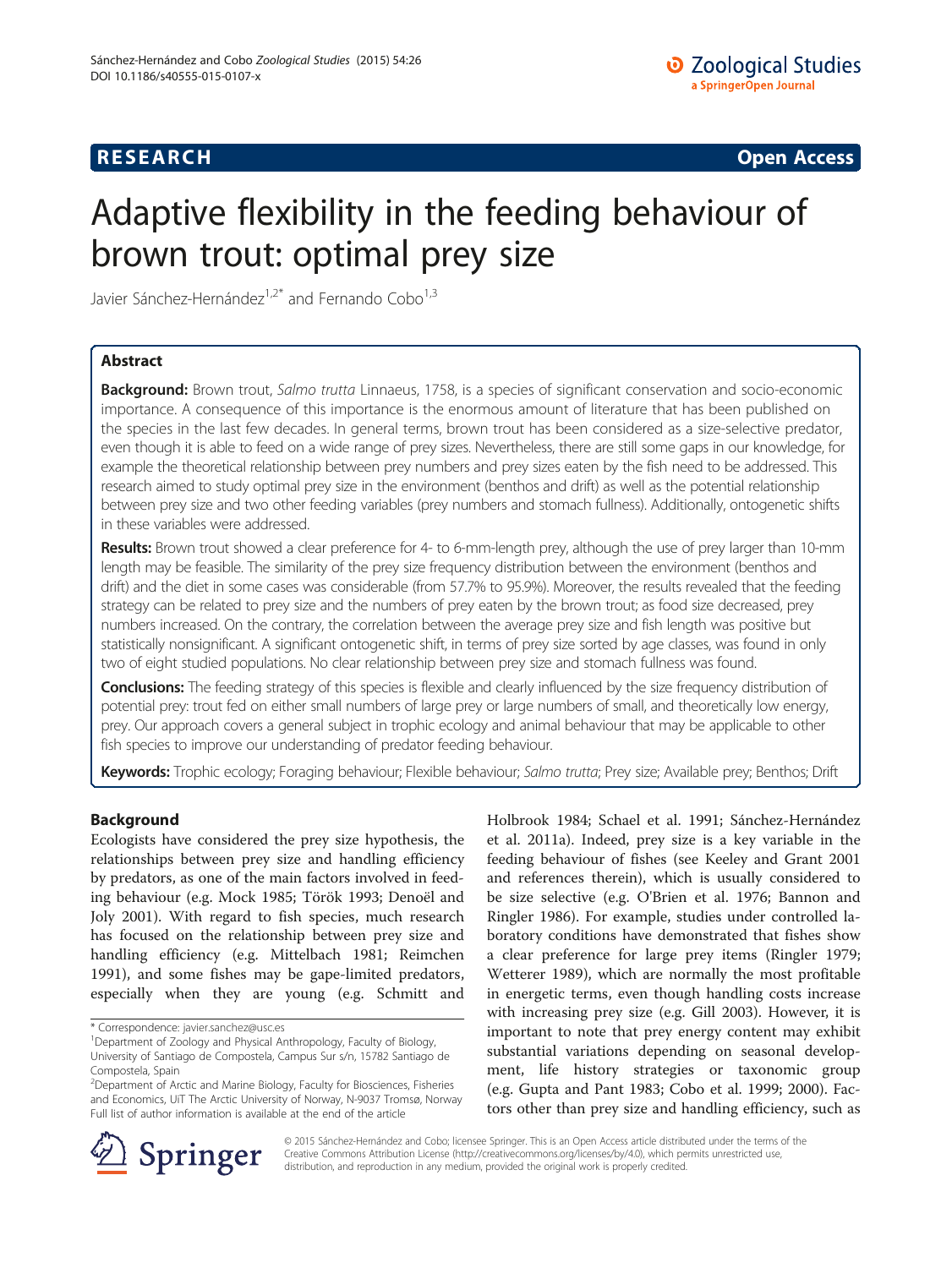some fish characteristics (e.g. prior experience, locomotor abilities, stomach fullness and sensory capabilities) and physical habitat characteristics (e.g. flow patterns and structural complexity of habitat) may also play an important role in the feeding behaviour of fishes (e.g. Gill and Hart [1994;](#page-7-0) Gerking [1994;](#page-7-0) Sánchez-Hernández et al. [2013\)](#page-8-0). Although the feeding behaviour of fish species has received considerable attention from the scientific community (see above literature), to the best of our knowledge, the theoretical relationship between prey numbers and prey sizes eaten by fish has not been addressed so far.

Brown trout Salmo trutta Linnaeus, 1758 (henceforth simply trout), is a species of Eurasian origin but, at present, is naturalized in many other areas all over the world (Klemetsen et al. [2003](#page-7-0)). Fortunately, the feeding behaviour of trout has been well studied (e.g. Fochetti et al. [2003;](#page-7-0) Oscoz et al. [2008;](#page-7-0) Evangelista et al. [2014](#page-7-0)), and during their life history, trout undergo ontogenetic dietary shifts (Sánchez-Hernández et al. [2013](#page-8-0) and references therein). With regard to changes in prey size during ontogeny, mean prey size usually increases with both trout size and age (e.g. Steingrímsson and Gíslason [2002](#page-8-0); Montori et al. [2006](#page-7-0); Jensen et al. [2008](#page-7-0); Sánchez-Hernández and Cobo [2012;](#page-8-0) Sánchez-Hernández et al. [2013\)](#page-8-0). In spite of this ontogenetic shift, several researchers have demonstrated that the influence of gape-limited prey ingestion in this species is insignificant (Newman [1987](#page-7-0); Rincón and Lobón-Cerviá [1999\)](#page-7-0). Notwithstanding, trout may be used as a model species in studies of feeding behaviour, regardless of the apparent lack of a relationship between mouth dimensions and prey size. Here, we studied optimal prey size in the environment (benthos and drift) as well as the potential relationship between prey size and other variables (prey numbers, stomach fullness, fish size and fish age). We hypothesized that prey numbers should be low when the predator feeds on large prey items, and vice versa. We further hypothesized that prey size may be highly dependent on fish size, fish age and stomach fullness.

### **Methods**

For the purpose of the study, and in order to avoid possible differences in feeding behaviour among populations due to differences in physical habitat characteristics, samples were collected in wadeable riffle sections with similar environmental characteristics. In total, eight neighbouring rivers of Galicia (NW Spain) were sampled (Figure 1) during June 2003 (Rois, Santa Lucía, Sar and Traba rivers) and September 2007 (Anllóns, Furelos, Lengüelle and Tambre rivers). Prior to electrofishing, samples of potential prey items (benthic and drifting invertebrates) were collected to study prey availability in the environment. Benthic invertebrates were collected from riffles using a 0.1-m<sup>2</sup> Surber sampler ( $n = 3$ ), and a Brundin net (250-μm mesh size, 1 m long, 30-cm mouth diameter) was used to collect drifting invertebrates. Drift nets were set at sunrise (8:00 a.m.) and retrieved after at least 2.5 h (ranging between 179 and 200 min). After collection, we fixed samples using 4% formalin and stored them for later processing. Information on prey availability is only provided for rivers surveyed in 2007.

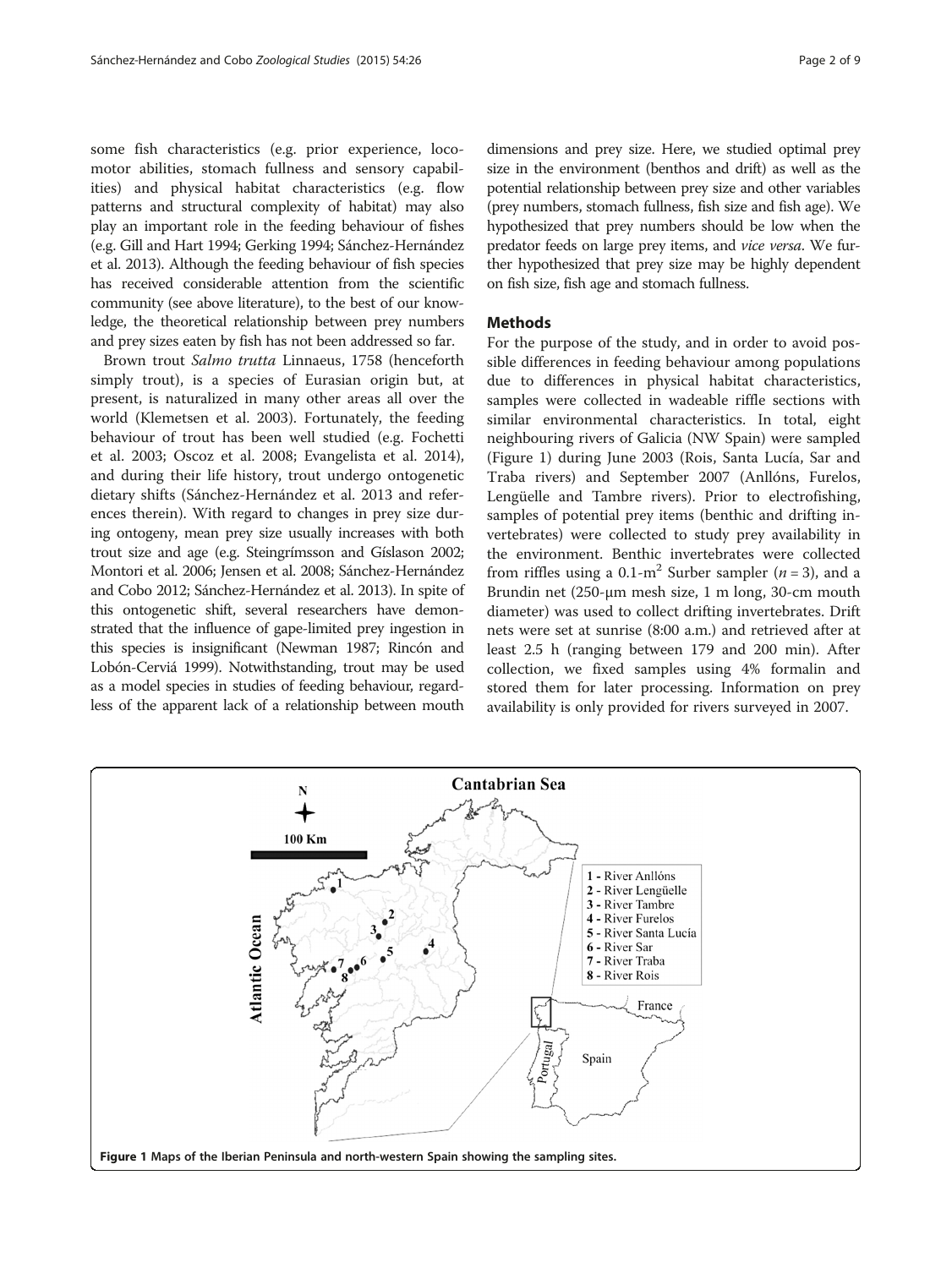|                   | Size class (mm) |            |        |        |         |          |                     |                     |                     |                     |         |
|-------------------|-----------------|------------|--------|--------|---------|----------|---------------------|---------------------|---------------------|---------------------|---------|
|                   | $0$ to $2$      | $2$ to $4$ | 4 to 6 | 6 to 8 | 8 to 10 | 10 to 12 | 12 to 14            | 14 to 16            | 16 to 18            | 18 to 20            | $>20$   |
| Anllóns           |                 |            |        |        |         |          |                     |                     |                     |                     |         |
| $0+ (n = 2)$      | 0               | 10.8       | 27.0   | 2.7    | 13.5    | 45.9     | $\mathbf 0$         | $\circ$             | $\mathbf 0$         | $\circ$             | $\circ$ |
| $1+(n=18)$        | 1.3             | 18.4       | 23.7   | 3.0    | 27.3    | 24.7     | $\mathbf 0$         | 0.3                 | $\mathbf 0$         | 0.7                 | 0.7     |
| $2+(n=9)$         | 0.4             | 18.9       | 56.9   | 1.3    | 4.7     | 17.0     | $\mathbf 0$         | 0.2                 | 0                   | 0                   | 0.6     |
| $3+(n=6)$         | 0               | 15.1       | 52.8   | 15.1   | 1.9     | 11.3     | 1.9                 | 1.9                 | 0                   | 0                   | $\circ$ |
| Pooled data       | 0.7             | 18.2       | 43.7   | 2.8    | 12.8    | 20.6     | 0.1                 | 0.3                 | $\mathbf 0$         | 0.2                 | 0.6     |
| Furelos           |                 |            |        |        |         |          |                     |                     |                     |                     |         |
| $0+ (n=37)$       | 2.1             | 3.2        | 33.5   | 0      | 1.9     | 51.0     | 0                   | 6.5                 | $\mathbf 0$         | 0                   | 1.8     |
| $1+(n=19)$        | 1.4             | 4.8        | 81.0   | 0.1    | 0.2     | 6.0      | $\mathbf 0$         | 3.9                 | $\mathbf 0$         | $\mathbf 0$         | 2.6     |
| $2+(n=5)$         | 0.5             | 2.8        | 54.1   | 0      | 8.7     | 4.1      | $\mathbf 0$         | 8.7                 | 0                   | 0                   | 21.1    |
| $3+(n=3)$         | 3.2             | 18.5       | 15.3   | 0.8    | 0       | 33.1     | $\mathbf 0$         | 0                   | 0                   | 0                   | 29.0    |
| Pooled data       | 1.6             | 4.8        | 60.7   | 0.1    | 1.5     | 20.9     | $\mathbf 0$         | 4.9                 | $\mathbf 0$         | 0                   | 5.4     |
| Lengüelle         |                 |            |        |        |         |          |                     |                     |                     |                     |         |
| $0+ (n=6)$        | 0               | 2.4        | 62.9   | 0      | 13.7    | 19.4     | 0                   | 0.8                 | $\mathbf 0$         | 0                   | 0.8     |
| $1+(n=13)$        | $\circ$         | 18.3       | 37.7   | 0.4    | 16.5    | 20.4     | $\mathbf 0$         | $\mathsf{O}\xspace$ | $\mathbf 0$         | $\mathbf 0$         | 6.7     |
| $2+(n=16)$        | 0.8             | 7.9        | 53.1   | 0.8    | 4.3     | 24.1     | $\mathbf 0$         | 0.2                 | $\mathbf 0$         | $\circ$             | 8.7     |
| $3+(n=4)$         | 5.8             | 1.9        | 32.7   | 0      | 9.6     | 38.5     | 0                   | $\circ$             | 0                   | 0                   | 11.5    |
| Pooled data       | 0.7             | 10.0       | 48.7   | 0.5    | 9.4     | 23.2     | $\mathbf 0$         | 0.2                 | $\mathsf{O}\xspace$ | 0                   | 7.2     |
| Tambre            |                 |            |        |        |         |          |                     |                     |                     |                     |         |
| $1+(n=24)$        | 1.6             | 12.6       | 59.6   | 0.7    | 6.7     | 17.0     | 0                   | 0.9                 | 0                   | 0                   | 0.8     |
| $2+(n=6)$         | 0.3             | 5.2        | 56.0   | 0.9    | 4.0     | 28.4     | 0                   | 2.4                 | 0                   | 0                   | 2.8     |
| Pooled data       | 1.4             | 11.2       | 58.9   | 0.8    | 6.2     | 19.2     | 0                   | 1.2                 | 0                   | 0                   | 1.2     |
| Rois              |                 |            |        |        |         |          |                     |                     |                     |                     |         |
| $1+(n=31)$        | 2.7             | 7.7        | 33.8   | 3.2    | 14.3    | 33.9     | $\mathbf 0$         | 2.7                 | $\mathbf 0$         | 0.2                 | 1.4     |
| $2+(n=2)$         | 2.0             | 6.0        | 28.0   | 6.0    | 4.0     | 46.0     | 0                   | 2.0                 | 0                   | 0                   | 6.0     |
| Pooled data       | 2.7             | 7.6        | 33.6   | 3.4    | 13.8    | 34.5     | $\mathbb O$         | 2.7                 | $\mathbf 0$         | 0.2                 | 1.6     |
| Santa Lucía       |                 |            |        |        |         |          |                     |                     |                     |                     |         |
| $1+(n=24)$        | 2.2             | 29.4       | 34.7   | 7.0    | 5.0     | 7.9      | $\mathbf 0$         | 8.0                 | 0.3                 | 2.3                 | 3.4     |
| $2+(n=5)$         | 3.2             | 20.6       | 40.2   | 10.6   | 4.2     | 15.3     | 0                   | 4.8                 | 0                   | 0.5                 | 0.5     |
| Pooled data       | 2.4             | 27.7       | 35.8   | 7.7    | 4.8     | 9.3      | $\mathbf 0$         | 7.4                 | 0.2                 | 1.9                 | 2.9     |
| Sar               |                 |            |        |        |         |          |                     |                     |                     |                     |         |
| $1+(n=25)$        | 0.6             | 33.8       | 4.0    | 0.9    | 1.1     | 57.8     | $\mathbf 0$         | 0.2                 | $\mathbf 0$         | 0.1                 | $1.6\,$ |
| $2+(n=4)$         | 1.0             | 17.7       | 3.0    | 0.5    | 3.4     | 70.4     | $\mathbf 0$         | $1.5\,$             | $\mathbf 0$         | $\mathsf{O}\xspace$ | 2.5     |
| Pooled data       | 0.6             | 32.2       | 3.9    | 0.9    | 1.3     | 59.0     | $\mathbf 0$         | 0.3                 | $\mathbf 0$         | 0.05                | 1.7     |
| Traba             |                 |            |        |        |         |          |                     |                     |                     |                     |         |
| $1+(n=15)$        | 0.3             | $4.8\,$    | 45.5   | 0.4    | 14.8    | 33.8     | $\mathsf{O}\xspace$ | 0.2                 | $\mathsf{O}\xspace$ | 0                   | 0.1     |
| $2+(n=14)$        | 0.5             | 7.6        | 51.5   | 1.0    | 10.7    | 28.1     | $\mathbf 0$         | 0.2                 | $\mathbf 0$         | $\mathsf{O}\xspace$ | 0.2     |
| Pooled data       | 0.4             | 5.7        | 47.6   | 0.6    | 13.4    | 31.8     | $\mathsf{O}\xspace$ | 0.2                 | $\mathsf{O}\xspace$ | 0                   | 0.2     |
| Total $(n = 288)$ | 3.44            | 5.00       | 44.44  | 3.42   | 8.27    | 31.97    | 0.01                | 1.30                | 0.03                | 0.17                | 1.97    |

<span id="page-2-0"></span>Table 1 Size frequency (%) of the prey consumed by trout

Data are displayed for each sampling site, each age class and in total using pooled data. Prey were grouped into 2-mm-length classes. The sample size (n) of each age class is shown in brackets.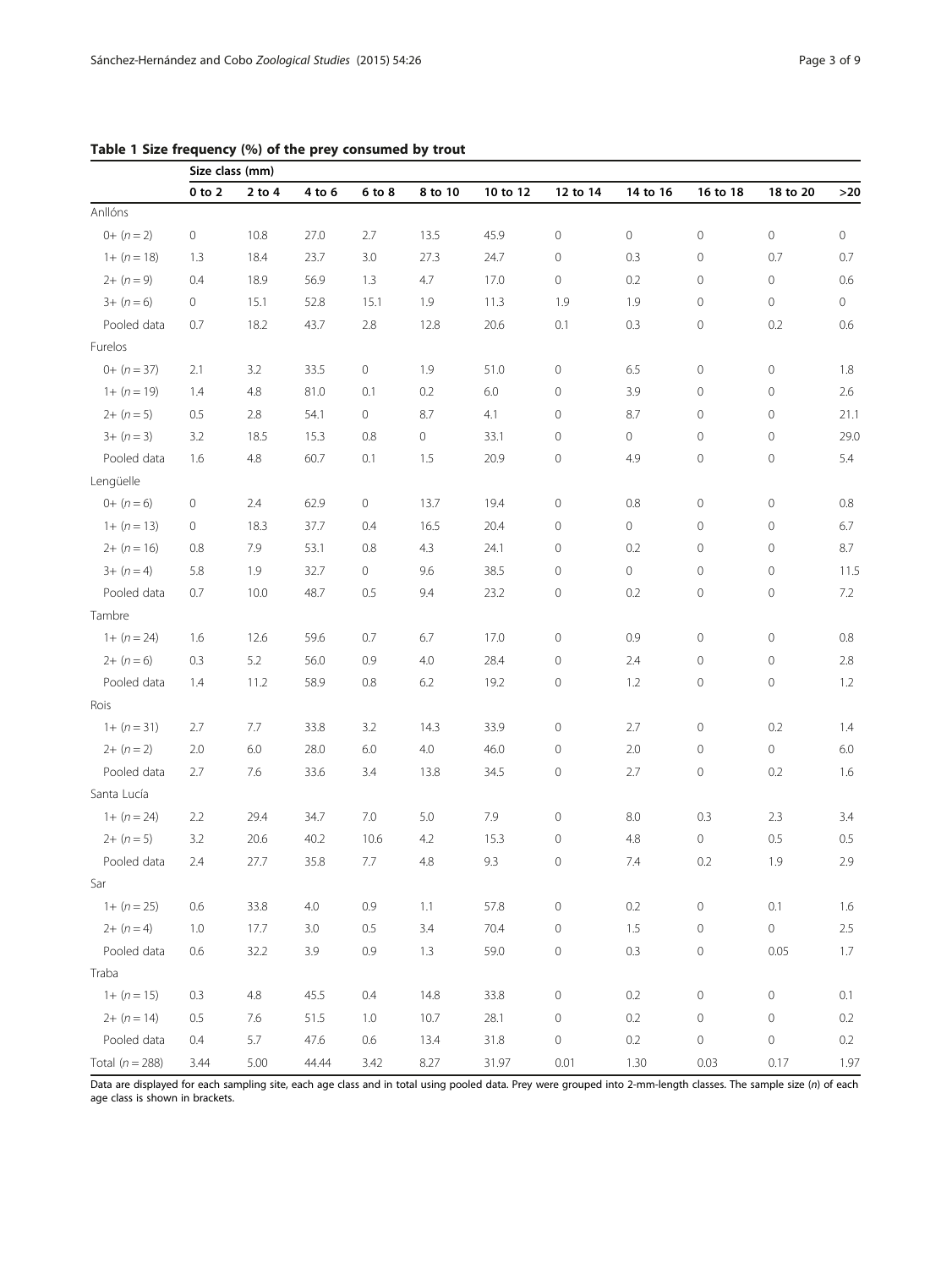<span id="page-3-0"></span>Trout were collected using pulsed D.C. backpack electrofishing equipment (ELT60II, Hans Grassl GmbH, Schönau am Königssee, Germany). Fishes were killed immediately with an overdose of anaesthetic (benzocaine) and transported in cool boxes (approximately 4°C) to the laboratory, where they were frozen at −30°C until processing. In the laboratory, fishes were measured for fork length (FL; nearest 1 mm) and weighed (nearest 0.01 g), and the stomachs were removed. Estimates of fish age were made by scale examination and by using Petersen's lengthfrequency method (Bagenal and Tesch [1978](#page-7-0)). Age-4+ individuals were not included in the diet analysis because only one specimen was captured in the River Furelos. No empty stomachs were found, and the stomach fullness index (f) was calculated as  $f = (Ws/W) \times 100$ , where Ws is the total stomach content mass  $(g)$  and W is the fish mass (g).

Potential (benthic and drifting invertebrates) and actual prey items were counted and measured (total length) with a digital micrometer (0.01-mm resolution, Mitutoyo Absolute, Mitutoyo Corporation, Takatsu-ku, Japan). The number of fragmented or partially digested invertebrates was estimated by counting body parts resistant to digestion. In those cases, prey length was estimated from the width of the cephalic capsule (see Rincón and Lobón-Cerviá [1999\)](#page-7-0), which was normally the best-preserved part.

The similarity between the size distributions of potential prey in the environment (benthos and drift) and those consumed by trout was assessed using the Bray-Curtis similarity index. The data were first transformed by  $Y = \log(x + 1)$ , and the similarity index was calculated using the PRIMER statistical package version 5.0 (Clarke and Gorley [2001\)](#page-7-0). In the present study, in order to assess whether prey size selection is dependent upon the size frequency distribution of available prey, we clustered all trout regardless of age at each sampling site. Additionally, to explore ontogenetic shifts, the similarity matrix was calculated separately for each age class.

Finally, with the aim of exploring the possibility of a nonlinear relationship between prey size and the other analysed variables (prey numbers, stomach fullness and fish size), the curve estimation procedure was used using pooled data, which compared eight different models (linear, logarithmic, inverse, quadratic, exponential, power, compound and S-curve). The model with the highest adjusted Pearson's rank correlations coefficient (R) was chosen. The data were not normally distributed, so in order to analyse differences among age classes in the studied variables (prey size, prey numbers and stomach fullness), nonparametric analyses (Mann-Whitney and Kruskal-Wallis tests) were used. The Mann-Whitney Utest was used to compare differences between two independent groups because in some rivers (Rois, Santa Lucía, Sar, Traba and Tambre rivers) only two age classes were analysed (1+ and 2+). Kruskal-Wallis test was used to detect differences among four groups (0+, 1+, 2+ and 3+) in the other rivers (Anllóns, Furelos and Lengüelle). Statistical analyses were conducted using the programme IBM SPSS Statistics 20 software (IBM Corporation, Armonk, NY, USA). All of these tests were considered statistically significant at P level < 0.05.

## Results

A total of 288 trout (range = 48 to 300 mm) was examined in the present study, with  $15,131$  prey items (range = 1.1)

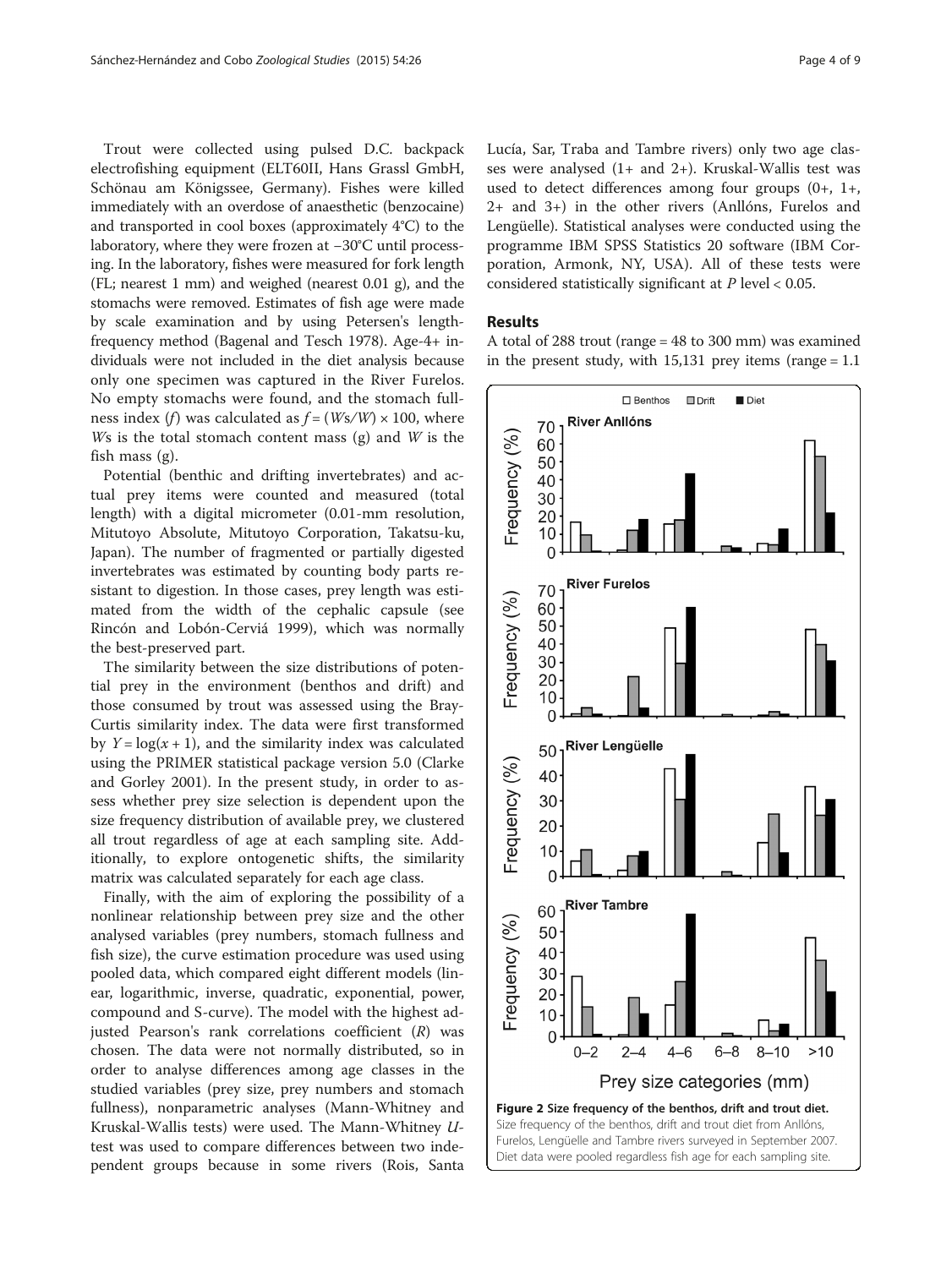|             | Diet versus benthos |                |           |        |                | Diet versus drift |           |               |  |
|-------------|---------------------|----------------|-----------|--------|----------------|-------------------|-----------|---------------|--|
|             | <b>Anllóns</b>      | <b>Furelos</b> | Lengüelle | Tambre | <b>Anllóns</b> | <b>Furelos</b>    | Lengüelle | <b>Tambre</b> |  |
| $0+$        | 70.6                | 89.1           | 88.0      | $\sim$ | 85.3           | 84.8              | 78.2      | $\sim$        |  |
| $1+$        | 69.2                | 81.4           | 82.4      | 75.5   | 84.5           | 74.1              | 84.0      | 83.7          |  |
| $2+$        | 68.3                | 82.7           | 83.5      | 71.8   | 80.7           | 77.8              | 83.3      | 81.6          |  |
| $3+$        | 57.7                | 74.6           | 95.9      | $\sim$ | 76.2           | 88.4              | 84.8      | $\sim$        |  |
| Pooled data | 67.2                | 88.4           | 86.2      | 72.6   | 82.6           | 83.4              | 85.2      | 83.7          |  |

Table 2 Values of the Bray-Curtis index of size frequency distribution similarity between the environment (benthos and drift) and diet

Similarities are shown as percentages. Data are only displayed for rivers surveyed in 2007.

to 60 mm), 3,855 benthic macroinvertebrates (range = 2 to 60 mm) and 980 drifting invertebrates (range = 0.5 to 30 mm) measured. Trout fed mainly on prey within the 2- to 6-mm size range, with prey of 4 to 6 mm being the most commonly consumed, except at two sampling sites (Rois and Sar) where it was 10 to 12 mm (Table [1\)](#page-2-0). The observed prey size frequency distribution in the stomachs was not identical to the potential prey in the environment (benthos and drift) and varied among sampling sites (Figure [2\)](#page-3-0). However, the Bray-Curtis similarity index (Table 2) showed that the similarity of the size frequency distribution between the environment (benthos and drift) and the diet in some cases was considerable and accounted for >55% in all cases, ranging from 57.7% to 95.9% (Table 2). In general, 4- to 6- and 6- to 8-mm size categories were more frequently encountered in the diet than in the environment, whereas invertebrates larger than 10 mm were more frequently found in the environment than in the diet (Figure [2\)](#page-3-0).

With regard to ontogenetic shifts, the 4- to 6-mm size category was generally dominant in all age groups (Table [1](#page-2-0)), as previously observed from pooled data. There were only differences in the average prey size among age classes in two rivers (Table 3), where prey size increased with increasing fish age (Figure [3\)](#page-5-0). Prey numbers were only statistically different among age classes in two rivers (Table 3), achieving the highest value in 2+ fish in both populations

(Table [4](#page-6-0)). In most cases, stomach fullness varied among age classes (statistical analysis shown in Table 3), with young-of-the-year (YOY) fish having the highest values and fullness decreasing with age (Table [5\)](#page-6-0).

The relationship between average prey size and stomach fullness was positive but only statistically significant for the exponential model  $(R = 0.138, P = 0.019)$ . The correlation between mean prey size and fish length was positive but statistically nonsignificant  $(P > 0.05$  in all cases). A noteworthy result of this study is the negative relationship between prey numbers and mean size  $(P < 0.01)$ in all cases); as prey numbers increased, prey size de-creased (Figure [4](#page-7-0); logarithmic regression model  $R = -0.293$ ,  $P = 0.001$ ).

### **Discussion**

This study demonstrated that trout have a clear preference for certain prey size categories according to prey availability in the environment, corroborating the theoretical considerations predicted by Bannon and Ringler ([1986](#page-7-0)) and field observations reported by several researchers (Newman and Waters [1984](#page-7-0); Newman [1987](#page-7-0); Rincón and Lobón-Cerviá [1999\)](#page-7-0). In addition, the study exemplifies the feeding behaviour flexibility of this fish species with respect to the relationship between prey sizes and numbers eaten.

The size frequency distribution of potential prey can have a strong influence on prey size selection. Although

| Table 3 Statistical comparisons of the mean prey size, prey numbers and stomach fullness index (f) among age classes |  |  |
|----------------------------------------------------------------------------------------------------------------------|--|--|
|                                                                                                                      |  |  |

|             | Mean prey size |         | <b>Prey numbers</b> |         | Stomach fullness index |         |  |
|-------------|----------------|---------|---------------------|---------|------------------------|---------|--|
|             | Test           | P value | Test                | P value | Test                   | P value |  |
| Anllóns     | $H = 3.1$      | 0.373   | $H = 12.3$          | 0.006   | $H = 19.7$             | < 0.001 |  |
| Furelos     | $H = 8.7$      | 0.033   | $H = 3.6$           | 0.303   | $H = 46.2$             | < 0.001 |  |
| Lengüelle   | $H = 4.3$      | 0.226   | $H = 1.5$           | 0.672   | $H = 19.5$             | 0.001   |  |
| Tambre      | $U = 41.0$     | 0.108   | $U = 69.5$          | 0.897   | $U = 24.0$             | 0.013   |  |
| Rois        | $U = 18.0$     | 0.327   | $U = 25.0$          | 0.650   | $U = 4.0$              | 0.042   |  |
| Santa Lucía | $U = 43.0$     | 0.326   | $U = 24.5$          | 0.040   | $U = 52$               | 0.644   |  |
| Sar         | $U = 12.0$     | 0.016   | $U = 38.0$          | 0.448   | $U = 46$               | 0.800   |  |
| Traba       | $U = 71.0$     | 0.138   | $U = 63.0$          | 0.067   | $U = 33.0$             | 0.002   |  |

Kruskal-Wallis (H) and Mann-Whitney (U) tests. Data are displayed for each sampling site. Statistically significant results are marked in italics.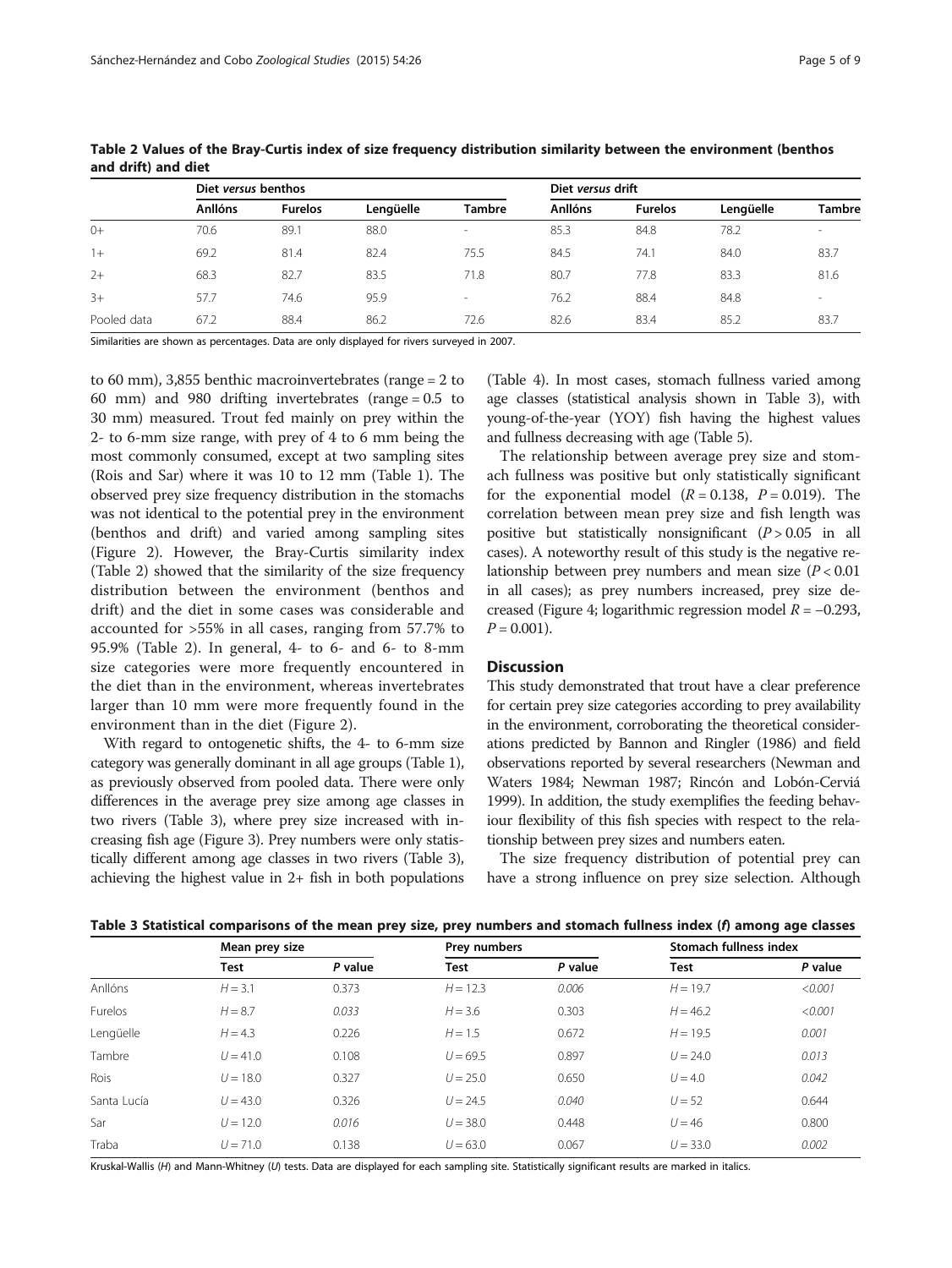<span id="page-5-0"></span>

the size frequency distribution of prey in the diet was not identical to that of potential prey in the environment, as anticipated, prey size selection was highly dependent upon the size frequency distribution of available prey (Rincón and Lobón-Cerviá [1999\)](#page-7-0). Predictive models have estimated an optimal prey size of between 2.8 and 97 mm for trout (Bannon and Ringler [1986\)](#page-7-0); however, a great variety of results, with respect to prey size, have been observed in the wild (e.g. McLennan and MacMillan [1984;](#page-7-0) Rincón and Lobón-Cerviá [1999](#page-7-0); Montori et al. [2006](#page-7-0); SánchezHernández et al. [2011a](#page-8-0); [2011b\)](#page-8-0). In fact, studies have demonstrated that newly emerged trout fry mainly consume prey of 3 to 4 mm (Sánchez-Hernández et al. [2011a](#page-8-0)), whereas older age-0 individuals feed on prey of 5.5 mm mean size (Sánchez-Hernández et al. [2011b\)](#page-8-0). McLennan and MacMillan ([1984\)](#page-7-0) found that trout preyed upon prey items varying in length between 6 and 10 mm. Rincón and Lobón-Cerviá ([1999\)](#page-7-0) demonstrated that organisms of 1 to 2 mm long were generally the most numerous in trout diets, while Montori et al. [\(2006\)](#page-7-0) stated that 2 to 3 mm prey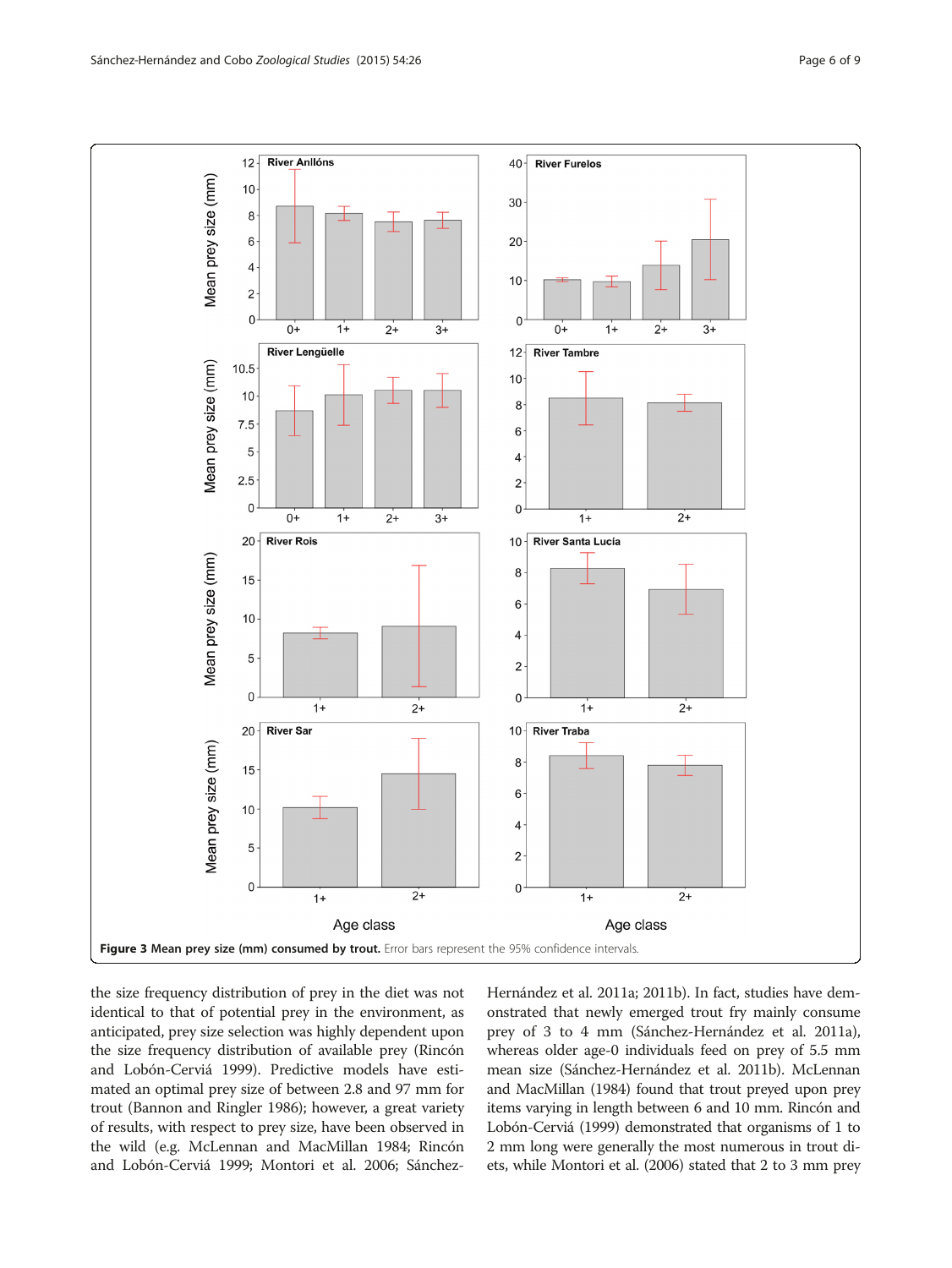<span id="page-6-0"></span>Table 4 Mean prey numbers among age classes

|             | $0+$                     | $1+$             | $2+$              | $3+$                     | Total (pooled data) |
|-------------|--------------------------|------------------|-------------------|--------------------------|---------------------|
| Anllóns     | 18.5 (18 to 19)          | 16.9 (2 to 38)   | 52.3 (13 to 224)  | 8.3 (2 to 19)            | 24.7 (2 to 224)     |
| Furelos     | 19.6 (4 to 82)           | 69.6 (3 to 363)  | 43.6 (7 to 139)   | 41.3 (3 to 100)          | 37.3 (3 to 363)     |
| Lengüelle   | 20.7 (8 to 55)           | 22.4 (7 to 38)   | 30.9 (4 to 173)   | 13.0 (8 to 17)           | 24.6 (4 to 173)     |
| Tambre      |                          | 55.7 (1 to 214)  | 54.5 (6 to 117)   | $\overline{\phantom{a}}$ | 55.5 (1 to 214)     |
| Rois        | $\overline{\phantom{a}}$ | 32.8 (7 to 85)   | 25.0 (24 to 26)   | $\sim$                   | 32.3 (7 to 85)      |
| Santa Lucía | $\overline{\phantom{a}}$ | 32.8 (7 to 62)   | 58.4 (32 to 103)  | $\sim$                   | 37.2 (7 to 103)     |
| Sar         | $\overline{\phantom{a}}$ | 76.6 (12 to 309) | 50.7 (33 to 88)   | $\overline{\phantom{a}}$ | 73.0 (12 to 309)    |
| Traba       | $\overline{\phantom{a}}$ | 189.2 (8 to 388) | 119.9 (11 to 235) | $\overline{\phantom{a}}$ | 155.7 (8 to 388)    |

Data are displayed for each sampling site. Minimum and maximum are shown in brackets.

are commonly consumed. Steingrímsson and Gíslason ([2002\)](#page-8-0) found that the size of some prey items eaten by trout varied between 2.5 and 6.5 mm and between 1.5 and 12.5 mm for Simulium vittatum Zetterstedt, 1838, and Radix (=Lymnaea) peregra (Müller, 1774), respectively. However, the optimal prey size may vary ontogenetically, with mean sizes between 4.2 and 8.4 mm in 0+ and 2+ fish, respectively (Sánchez-Hernández and Cobo [2012\)](#page-8-0). In addition, studies have demonstrated that optimal prey size is higher in lakes than rivers due to the piscivorous behaviour of trout in still waters (Keeley and Grant [2001](#page-7-0) and references therein); generally, prey items range from 25 to 87 mm in lakes (e.g. L'Abée-Lund et al. [1992](#page-7-0); Sánchez-Hernández and Amundsen [2015\)](#page-8-0). Hence, based on the reviewed literature and the present study, the optimal prey size for trout appears to be 2 to 10 mm, although prey longer than 10 mm can be consumed.

Trout often undergo ontogenetic dietary shifts, and it has been demonstrated that mean prey size usually increases throughout ontogeny (e.g. Steingrímsson and Gíslason [2002](#page-8-0); Montori et al. [2006;](#page-7-0) Sánchez-Hernández and Cobo [2012;](#page-8-0) Sánchez-Hernández et al. [2013\)](#page-8-0). On the contrary, our study did not reveal consistent, significant increases in prey size with increasing fish length (no significant relationships) or age (statistically significant positive relationships were found for two of eight populations). The lack of allometric scaling in this study could partly be an artefact of our fish samples, which lacked large (>300 mm) individuals. Alternatively, the results may corroborate the suggestions of previous studies (Newman [1987;](#page-7-0) Rincón and Lobón-Cerviá [1999](#page-7-0)) that, in the absence of very small specimens, such as young larvae in which prey size may affect prey ingestion (Sánchez-Hernández et al. [2011a\)](#page-8-0), gape-limited prey ingestion may not occur.

The sizes of prey consumed may affect the numbers of prey eaten by trout. A notable result of this study was that the relationship between mean prey size and prey numbers was significant and negative. A range of factors can influence whether large or small food items are consumed, but in the current study, it appeared that trout fed on either small numbers of large prey or large numbers of small, and theoretically low energy, prey. Stomach fullness, i.e. limitations of stomach volume, might therefore be a key variable in prey size selection. Within the limits imposed by gape size, fishes with big stomachs should be able to feed on a wider range of prey sizes than fishes with small stomachs (e.g. Gosch et al. [2009](#page-7-0)), but when the stomach is partially full, fish might choose small rather than large food items (Truemper and Lauer [2005](#page-8-0)). In this study, the relationship between average prey size and stomach fullness was positive, but was only statistically significant for the exponential model, suggesting that trout may be able to use relatively large food items regardless of their stomach fullness. This result could be because feeding intensity was low in the

Table 5 Mean feeding intensity (%), measured as stomach fullness index (f), among age classes

|             | $0+$                     | $1+$               | $2+$                        | $3+$                         | Total (pooled data)          |
|-------------|--------------------------|--------------------|-----------------------------|------------------------------|------------------------------|
| Anllóns     | 5.2 (2.2 to 8.2)         | $0.7$ (0.3 to 1.6) | $0.8$ (0.1 to 3.5)          | $0.1$ (0.1 to 0.3)           | $0.9$ (0.1 to 8.2)           |
| Furelos     | $9.0$ (3.4 to 20.6)      | $1.0$ (0.1 to 2.1) | $1.0$ (0.4 to 1.8)          | $1.2$ (0.7 to 1.4)           | 5.6 $(0.1 \text{ to } 20.6)$ |
| Lengüelle   | $1.9$ (0.5 to 6.6)       | $1.0$ (0.3 to 1.9) | $0.6$ (0.1 to 2.8)          | $0.2$ (0.1 to 0.3)           | $0.9$ (0.1 to 6.6)           |
| Tambre      |                          | $0.8$ (0.1 to 1.9) | $0.3$ (0.1 to 0.6)          | $\qquad \qquad \blacksquare$ | $0.7$ (0.1 to 1.9)           |
| <b>Rois</b> | $\overline{\phantom{a}}$ | 4.8 (1.5 to 15.8)  | 1.9 (1.8 to 1.9)            | $\qquad \qquad \blacksquare$ | 4.6 (1.5 to 15.8)            |
| Santa Lucía | $\overline{\phantom{a}}$ | 5.1 (0.9 to 12.9)  | 4.3 $(3.1 \text{ to } 7.3)$ | $\overline{\phantom{0}}$     | 5.0 (0.9 to 12.9)            |
| Sar         | $\overline{\phantom{a}}$ | 10.5 (1.7 to 26.9) | 7.7 (5.2 to 9.9)            | $\overline{\phantom{0}}$     | 10.1 (1.7 to 26.9)           |
| Traba       | $\overline{\phantom{a}}$ | 16.6 (1.3 to 28.2) | 7.3 (0.5 to 14.2)           | -                            | 12.1 (0.5 to 28.2)           |

Data are displayed for each sampling site. Minimum and maximum are shown in brackets.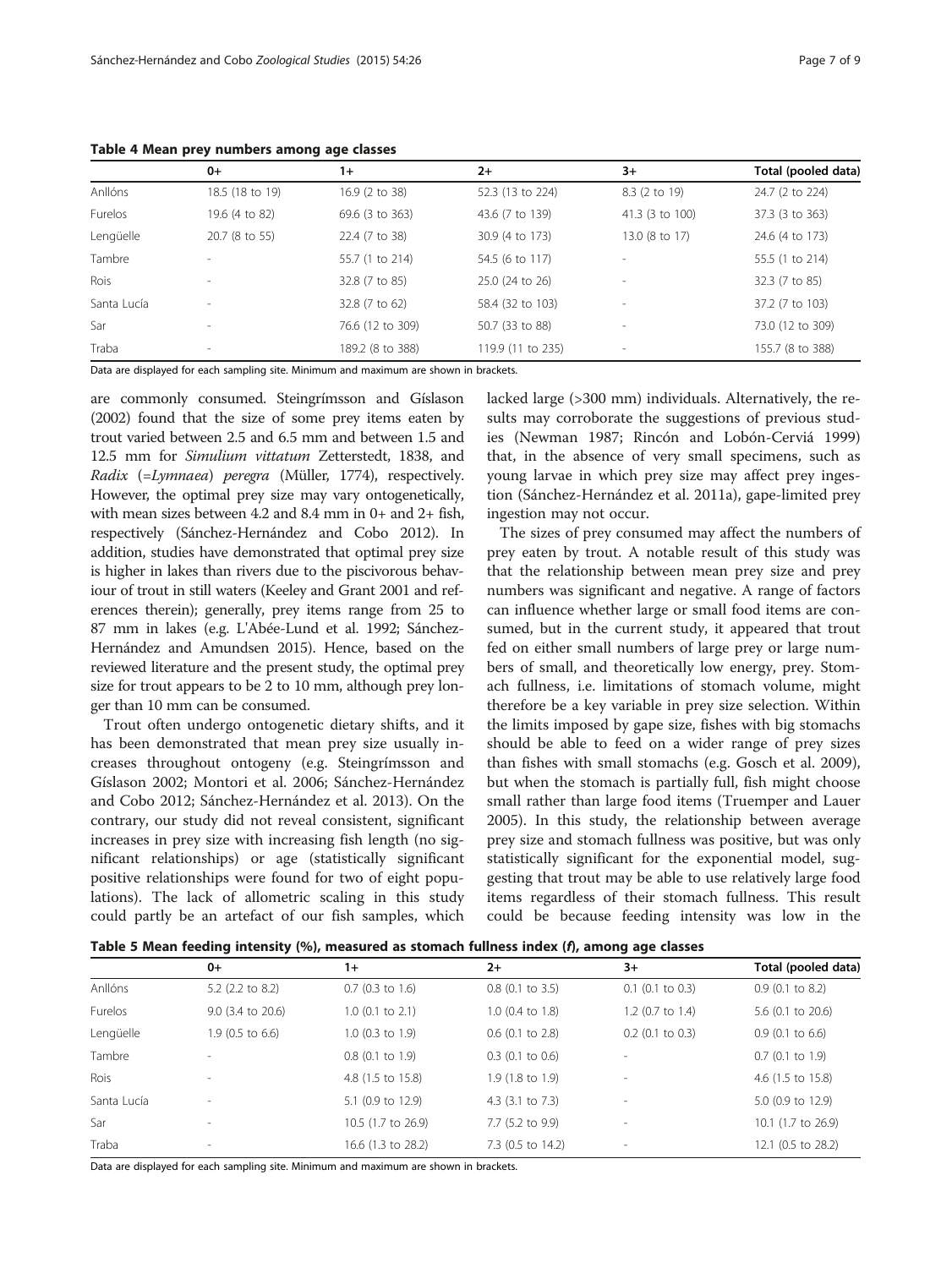<span id="page-7-0"></span>

majority of the fishes; 85.1% of the fish had values of stomach fullness below 10%. Furthermore, the study confirmed a previous observation (Sánchez-Hernández and Cobo [2013](#page-8-0)) that summer feeding intensity of trout may decrease with fish age, being considerably higher in juveniles than in older age groups.

#### Conclusions

The feeding strategy of trout is flexible and clearly influenced by the size frequency distribution of potential prey: trout fed on either small numbers of large prey or large numbers of small, and theoretically low energy, prey. This study covers a general subject in trophic ecology and animal behaviour that may be applicable toward other fish species, especially other salmonids, to improve our understanding of feeding behaviour.

#### Competing interests

The authors declare that they have no competing interests.

#### Authors' contributions

FC participated in the design and coordination of the study, and JSH participated in field sampling and conducted the laboratory work. FC helped to draft the manuscript and JSH finalized the manuscript. Both authors read and approved the final manuscript.

#### Acknowledgements

The authors would like to thank the staff of the Station of Hydrobiology of the USC 'Encoro do Con' for their participation in the field work. We appreciate constructive comments from two anonymous referees, which considerably improved the quality of the manuscript. Thanks also to A.D. Nunn for English corrections. J. Sánchez-Hernández was supported by a postdoctoral grant from the Galician Plan for Research, Innovation, and Growth 2011–2015 (Plan I2C) and promoted by the Xunta de Galicia.

#### Author details

<sup>1</sup>Department of Zoology and Physical Anthropology, Faculty of Biology, University of Santiago de Compostela, Campus Sur s/n, 15782 Santiago de Compostela, Spain. <sup>2</sup> Department of Arctic and Marine Biology, Faculty for Biosciences, Fisheries and Economics, UiT The Arctic University of Norway,

N-9037 Tromsø, Norway. <sup>3</sup>Station of Hydrobiology 'Encoro do Con', Castroagudín s/n, 36617 Vilagarcía de Arousa, Pontevedra, Spain.

Received: 28 August 2014 Accepted: 19 January 2015 Published online: 18 February 2015

#### References

- Bagenal TB, Tesch FW (1978) Age and growth. In: Bagenal TB (ed) Methods for assessment of fish production in fresh waters, 3rd edn. Blackwell Science Publications, Oxford, pp 101–136
- Bannon E, Ringler NH (1986) Optimal prey size for stream resident brown trout (Salmo trutta): tests of predictive models. Can J Zool 64:704–713

Clarke KR, Gorley RN (2001) PRIMER v5: user manual/tutorial. PRIMER-E, Plymouth

- Cobo F, Mera A, González MA (1999) Proximate analysis and energy value of some families of freshwater heterometabolous insects. Boln Asoc Esp Ent 23:213–221 (In Spanish with abstract in English)
- Cobo F, Mera A, González MA (2000) Proximate analysis and energy content of some families of freshwater holometabolous insects. NACC 10:1–12 (In Spanish with abstract in English)
- Denoël M, Joly P (2001) Size-related predation reduces intramorph competition in paedomorphic alpine newts. Can J Zool 79:943–948
- Evangelista C, Boiche A, Lecerf A, Cucherousset J (2014) Ecological opportunities and intraspecific competition alter trophic niche specialization in an opportunistic stream predator. J Anim Ecol 83:1025–1034
- Fochetti R, Amici I, Agano R (2003) Seasonal changes and selectivity in the diet of brown trout in the River Nera (Central Italy). J Freshwat Ecol 18:437–444 Gerking SD (1994) Feeding ecology of fish. Academic, San Diego
- Gill AB (2003) The dynamics of prey choice in fish: the importance of prey size and satiation. J Fish Biol 63:105–116
- Gill AB, Hart PJB (1994) Feeding behaviour and prey choice of the threespine stickleback: the interacting effects of prey size, fish size and stomach fullness. Anim Behav 47:921–932
- Gosch NJC, Pope KL, Michaletz PH (2009) Stomach capacities of six freshwater fishes. J Freshwat Ecol 24:645–649
- Gupta PK, Pant MC (1983) Seasonal variation in the energy content of benthic macroinvertebrates of Lake Nainital U.P, India. Hydrobiologia 99:19–22
- Jensen H, Kahilainen K, Amundsen P-A, Gjelland KØ, Toumaala A, Malinen T, Bøhn T (2008) Predation by brown trout (Salmo trutta) along a diversifying prey community gradient. Can J Fish Aquat Sci 65:1831–1841
- Keeley ER, Grant JWA (2001) Prey size of salmonid fishes in streams, lakes, and oceans. Can J Fish Aquat Sci 58:1122–1132
- Klemetsen A, Amundsen P-A, Dempson JB, Jonsson B, Jonsson N, O'Connell MF, Mortensen E (2003) Atlantic salmon, Salmo salar L., brown trout, Salmo trutta L., and Arctic charr, Salvelinus alpinus L.: a review of aspects of their life histories. Ecol Freshwat Fish 12:1–59
- L'Abée-Lund JH, Langeland A, Sægrov H (1992) Piscivory by brown trout Salmo trutta L., and Arctic charr Salvelinus alpinus (L.) in Norwegian lakes. J Fish Biol 41:91–101
- McLennan JA, MacMillan BWH (1984) The food of rainbow and brown trout in the Mohaka and other rivers of Hawke's Bay, New Zealand, New Zealand. J Mar Freshwat Res 18:143–158
- Mittelbach GG (1981) Foraging efficiency and body size: a study of optimal diet and habitat use by bluegills. Ecology 62:1370–1386
- Mock DW (1985) Siblicidal brood reduction: the prey size hypothesis. Am Nat 125:327–343
- Montori A, Tierno de Figueroa JM, Santos X (2006) The diet of the brown trout Salmo trutta (L.) during the reproductive period: size-related and sexual effects. Int Rev Hydrobiol 91:438–450
- Newman RM (1987) Comparison of encounter model predictions with observed size-selectivity by stream trout. J N Am Benthol Soc 6:56–64
- Newman RM, Waters TF (1984) Size-selective predation on Gammarus pseudolimnaeus by trout and sculpins. Ecology 65:1535–1545
- O'Brien WJ, Slade NA, Vinyard GL (1976) Apparent size as the determinant of prey selection by bluegill sunfish (Lepomis macrochirus). Ecology 57:1304–1310
- Oscoz J, Leunda PM, Escala MC, Miranda R (2008) Summer feeding relationships of the co-occurring hatchling brown trout Salmo trutta and Ebro minnows Phoxinus bigerri in an Iberian river. Acta Zool Sinica 54:675–685
- Reimchen TE (1991) Evolutionary attributes of headfirst prey manipulation and swallowing in piscivores. Can J Zool 69:2912–2916
- Rincón PA, Lobón-Cerviá J (1999) Prey-size selection by brown trout (Salmo trutta L.) in a stream in northern Spain. Can J Zool 77:755–765